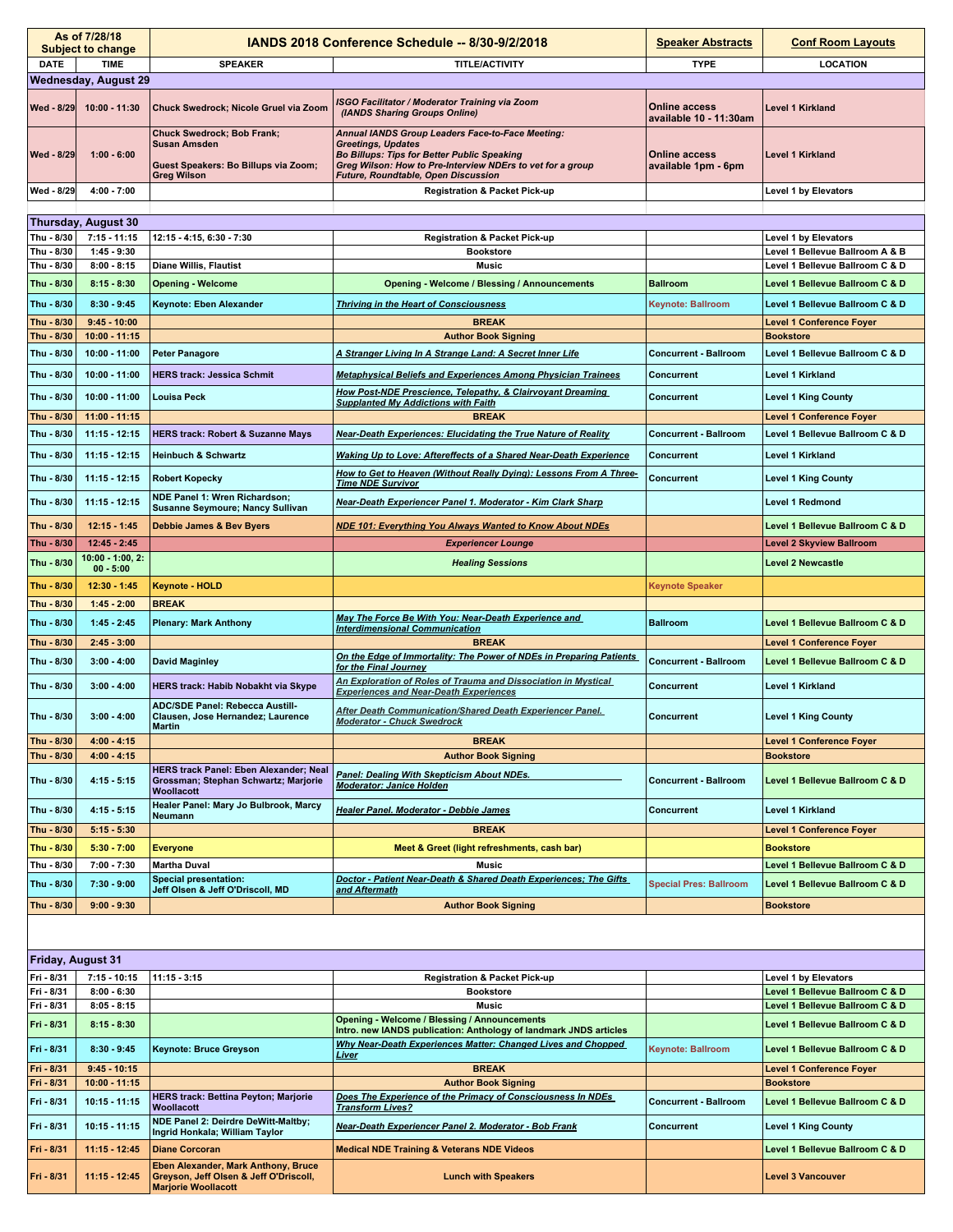| As of 7/28/18<br><b>Subject to change</b> |                                   | <b>IANDS 2018 Conference Schedule -- 8/30-9/2/2018</b>                                                                                        |                                                                                                                                                                             | <b>Speaker Abstracts</b>     | <b>Conf Room Layouts</b>                                    |
|-------------------------------------------|-----------------------------------|-----------------------------------------------------------------------------------------------------------------------------------------------|-----------------------------------------------------------------------------------------------------------------------------------------------------------------------------|------------------------------|-------------------------------------------------------------|
| <b>DATE</b>                               | <b>TIME</b>                       | <b>SPEAKER</b>                                                                                                                                | <b>TITLE/ACTIVITY</b>                                                                                                                                                       | <b>TYPE</b>                  | <b>LOCATION</b>                                             |
| Fri - 8/31                                | $11:15 - 12:45$                   | Tokeli Baker, Bev Byers & Trissi Guinn,<br>Liz Dale, Diane Hollis, Nathalie Millar,<br>Anne Pryor & Rise Kasmirski, Nina<br><b>Shoroplova</b> | <b>Poster Sessions</b>                                                                                                                                                      |                              | <b>Level 1 Conference Foyer</b>                             |
| Fri - 8/31                                | $11:15 - 1:15$                    |                                                                                                                                               | <b>Experiencer Lounge</b>                                                                                                                                                   |                              | <b>Level 2 Skyview</b>                                      |
| Fri - 8/31                                | $10:00 - 1:00$                    |                                                                                                                                               | <b>Healing Sessions, tickets available in Bookstore</b>                                                                                                                     |                              | <b>Level 2 Newcastle</b>                                    |
| Fri - 8/31                                | $12:45 - 1:45$                    | Dr. David Hufford                                                                                                                             | <b>NDEs of Combat Veterans: Meaning &amp; Clinical Responses</b>                                                                                                            | <b>Concurrent - Ballroom</b> | Level 1 Bellevue Ballroom C & D                             |
| Fri - 8/31                                | $12:45 - 1:45$                    | <b>HERS track: Janie Thompson via Zoom</b><br>& Jan Holden                                                                                    | After The NDE: Managing the Challenges of Spontaneous Mediumship<br><b>Experiences</b>                                                                                      | Concurrent                   | Level 1 Kirkland                                            |
| Fri - 8/31                                | $12:45 - 1:45$                    | <b>Marcie Klevens</b>                                                                                                                         | Moving From Fear to Empowerment Through a Lifetime of Paranormal<br><b>Experience</b>                                                                                       | Concurrent                   | <b>Level 1 King County</b>                                  |
| Fri - 8/31                                | $1:45 - 2:00$                     |                                                                                                                                               | <b>BREAK</b>                                                                                                                                                                |                              | <b>Level 1 Conference Foyer</b>                             |
| Fri - 8/31                                | $1:45 - 2:00$                     |                                                                                                                                               | <b>Author Book Signing</b>                                                                                                                                                  |                              | <b>Bookstore</b>                                            |
| Fri - 8/31                                | $2:00 - 5:00$                     |                                                                                                                                               | <b>Healing Sessions, tickets available in Bookstore</b>                                                                                                                     |                              | <b>Level 2 Newcastle</b>                                    |
| Fri - 8/31                                | $2:00 - 3:00$                     | STE Panel 1: Lee Campbell, Liam Chris<br>Devlin, Greg Wilson                                                                                  | <b>Spiritually Transformative Experiencer Panel A. Moderator -</b><br><u>Jacqueline Arnold</u>                                                                              | <b>Concurrent - Ballroom</b> | Level 1 Bellevue Ballroom C & D                             |
| Fri - 8/31                                | $2:00 - 3:00$                     | <b>HERS track: Nicole Gruel via Zoom</b>                                                                                                      | 8 Transcendent Gifts Arising From NDEs and Other Notes (Non-<br><b>Ordinary Transcendent Experiences)</b>                                                                   | Concurrent                   | Level 1 Kirkland                                            |
| Fri - 8/31                                | $2:00 - 3:00$                     | <b>Joan Fowler</b>                                                                                                                            | The Force Awakens: Discovering Your Inner Gifts                                                                                                                             | Concurrent                   | <b>Level 1 King County</b>                                  |
| Fri - 8/31                                | $3:00 - 3:15$                     |                                                                                                                                               | <b>BREAK</b>                                                                                                                                                                |                              | <b>Level 1 Conference Foyer</b>                             |
| Fri - 8/31                                | $3:15 - 4:15$                     | <b>Kimberly Clark Sharp</b>                                                                                                                   | The Arc of the Covenant: Sharing the Gifts of the NDE                                                                                                                       | <b>Concurrent - Ballroom</b> | Level 1 Bellevue Ballroom C & D                             |
| Fri - 8/31                                | $3:15 - 4:15$                     | <b>HERS track: Paul Aurand</b>                                                                                                                | Remembering the Gifts and Integrating the Experience                                                                                                                        | Concurrent                   | Level 1 Kirkland                                            |
| Fri - 8/31                                | $3:15 - 4:15$                     | <b>Scott Taylor</b>                                                                                                                           | <b>Touch That Space Again</b>                                                                                                                                               | Concurrent                   | <b>Level 1 King County</b>                                  |
| Fri - 8/31                                | $4:15 - 4:30$                     |                                                                                                                                               | <b>BREAK</b>                                                                                                                                                                |                              | <b>Level 1 Conference Foyer</b>                             |
| Fri - 8/31                                | $4:30 - 6:30$                     | <b>Mark Anthony</b>                                                                                                                           | An Afternoon of Spirit Communication                                                                                                                                        | Workshop                     | Level 1 Bellevue Ballroom C & D                             |
| Fri - 8/31                                | $4:30 - 6:30$                     | Bev Byers & Linda Truax                                                                                                                       | <b>Education: How to Share the Gifts</b>                                                                                                                                    | <b>Focus Group</b>           | Level 1 Kirkland                                            |
| Fri - 8/31                                | $4:30 - 6:30$                     | <b>Peter Panagore</b>                                                                                                                         | A Stranger Living in a Strange Land: A Secret Inner Life                                                                                                                    | Workshop                     | Level 1 Redmond                                             |
|                                           |                                   |                                                                                                                                               |                                                                                                                                                                             |                              |                                                             |
| Fri - 8/31                                | $4:30 - 6:30$                     |                                                                                                                                               | <b>Experiencer Lounge</b>                                                                                                                                                   |                              | Level 2 Skyview                                             |
| Fri - 8/31                                | $7:30 - 9:30$                     | <b>Guest Speaker: Mark Anthony</b>                                                                                                            | <b>Fundraising Banquet</b>                                                                                                                                                  |                              | <b>Level 3 Vancouver</b>                                    |
| Fri - 8/31                                | $8:00 - 10:00$                    |                                                                                                                                               | <b>Movie Night</b>                                                                                                                                                          |                              | Level 1 Bellevue Ballroom C & D                             |
|                                           | Saturday, September 1             |                                                                                                                                               |                                                                                                                                                                             |                              |                                                             |
| Sat - 9/1                                 | $7:15 - 8:00$                     | <b>Peter Panagore</b>                                                                                                                         | <b>Morning Meditation</b>                                                                                                                                                   |                              | <b>Level 1 Redmond</b>                                      |
| Sat - 9/1<br>Sat - 9/1                    | $7:30 - 10:15$<br>$8:00 - 5:30$   |                                                                                                                                               | Registration & Packet Pick-up<br><b>Bookstore</b>                                                                                                                           |                              | <b>Level 1 Elevators</b><br>Level 1 Bellevue Ballroom A & B |
| Sat - 9/1                                 | $8:05 - 8:15$                     |                                                                                                                                               | <b>Music</b>                                                                                                                                                                |                              | Level 1 Bellevue Ballroom C & D                             |
| Sat - 9/1                                 | $8:15 - 8:30$                     |                                                                                                                                               | <b>Opening and Announcements</b>                                                                                                                                            |                              | Level 1 Bellevue Ballroom C & D                             |
| Sat - 9/1                                 | $8:30 - 9:45$                     | <b>Keynote: Mary Neal</b>                                                                                                                     | Living in Joy Means Living in Trust or Joy Born Out of Heaven's<br><b>Lessons</b>                                                                                           | <b>Keynote: Ballroom</b>     | Level 1 Bellevue Ballroom C & D                             |
| Sat - 9/1                                 | $9:45 - 10:15$                    |                                                                                                                                               | <b>BREAK</b>                                                                                                                                                                |                              | <b>Level 1 Conference Foyer</b>                             |
| Sat - 9/1                                 | $10:00 - 11:15$                   |                                                                                                                                               | <b>Author Book Signing</b>                                                                                                                                                  |                              | <b>Bookstore</b>                                            |
| Sat - 9/1                                 | $10:00 - 12:00$                   |                                                                                                                                               | <b>Experiencer Lounge</b>                                                                                                                                                   |                              | <b>Level 2 Newcastle</b>                                    |
| Sat - 9/1<br>Sat - 9/1                    | $10:00 - 1:00$<br>$10:15 - 11:15$ | <b>HERS track: Paula Lenz &amp; Jan Holden</b>                                                                                                | <b>Healing Sessions, tickets available in Bookstore</b><br><b>NDE-Related Experiences: Their Assessment and Aftereffects</b>                                                | <b>Concurrent - Ballroom</b> | <b>Level 2 Newcastle</b><br>Level 1 Bellevue Ballroom C & D |
| Sat - 9/1                                 | $10:15 - 11:15$                   | Living with an NDE'r Panel: Helen                                                                                                             | Living with an NDEr Panel. Moderator - Linda Truax                                                                                                                          | Concurrent                   | Level 1 Kirkland                                            |
| Sat - 9/1                                 | $10:15 - 11:15$                   | Folsom; Anastasia Hernandez<br><b>Tricia Barker</b>                                                                                           | Embracing the Gifts of a Near-Death Experience Personally and                                                                                                               | Concurrent                   | <b>Level 1 King County</b>                                  |
| Sat - 9/1                                 | $11:15 - 12:45$                   |                                                                                                                                               | Professionally                                                                                                                                                              |                              | <b>Level 1 Kirkland</b>                                     |
|                                           |                                   | <b>Chuck Swedrock, IANDS Groups Coord.</b><br>Eben Alexander, PMH Atwater, Bruce                                                              | Introduction to IANDS Sharing Groups Online (ISGO)™                                                                                                                         |                              |                                                             |
| Sat - 9/1                                 | $11:15 - 12:45$                   | Greyson, Mary Neal, Jeff Olsen & Jeff<br><b>O'Driscoll, Pim van Lommel</b>                                                                    | <b>Lunch with Speakers</b>                                                                                                                                                  |                              | <b>Level 3 Vancouver</b>                                    |
| Sat - 9/1                                 | $11:15 - 12:45$                   | Tokeli Baker, Bev Byers & Trissi Guinn,<br>Liz Dale, Diane Hollis, Nathalie Millar,<br>Anne Pryor & Rise Kasmirski, Nina<br><b>Shoroplova</b> | <b>Poster Sessions</b>                                                                                                                                                      |                              | <b>Level 1 Conference Foyer</b>                             |
| Sat - 9/1                                 | 12:45 1:45                        | <b>Mary Helen Hensley</b>                                                                                                                     | <b>Bringing Death to Life</b>                                                                                                                                               | <b>Concurrent - Ballroom</b> | Level 1 Bellevue Ballroom C & D                             |
| Sat - 9/1                                 | 12:45 1:45                        | <b>PMH Atwater</b>                                                                                                                            | A Manual For Developing Humans: The Ultimate "How-To"                                                                                                                       | Concurrent                   | <b>Level 1 King County</b>                                  |
| Sat - 9/1                                 | $12:45 - 1:45$                    | NDE Panel 3: Chris Batts; Darla<br>Johnson; Lindsey Scott                                                                                     | Near-Death Experiencer Panel 3. Moderator - Rebecca Valla                                                                                                                   |                              | Level 1 Redmond                                             |
| Sat - 9/1                                 | $1:45 - 2:00$                     |                                                                                                                                               | <b>BREAK</b>                                                                                                                                                                |                              | <b>Level 1 Conference Foyer</b>                             |
| Sat - 9/1                                 | $2:00 - 3:00$                     | Dr. Yvonne Kason                                                                                                                              | Defining Spiritually Transformative Experiences and Their After-<br><b>Effects</b>                                                                                          | <b>Concurrent - HERS</b>     | Level 1 Bellevue Ballroom C & D                             |
| Sat - 9/1                                 | $2:00 - 3:00$                     | <b>HERS track: Janet Colli; Susie Herrick</b>                                                                                                 | <b>Psychotherapists Reflect</b>                                                                                                                                             | Concurrent                   | Level 1 Kirkland                                            |
| Sat - 9/1                                 | $2:00 - 3:00$                     | <b>Carol Vengroff</b>                                                                                                                         | Discover Six Myths and Six Truths Revealed in My Near-Death<br><b>Experience and How These Gifts Can Help You Gain a Deeper</b><br><b>Understanding of Your Higher Self</b> | Concurrent                   | <b>Level 1 King County</b>                                  |
| Sat - 9/1<br>Sat - 9/1                    | $2:00 - 3:00$<br>$2:00 - 5:00$    | Jose Hernandez                                                                                                                                | NDE101/ECM 101: FREE and Open to the Public<br><b>Healing Sessions, tickets available in Bookstore</b>                                                                      | Redmond                      | Level 1 Redmond<br><b>Level 2 Newcastle</b>                 |
| Sat - 9/1                                 | $3:00 - 3:15$                     |                                                                                                                                               | <b>BREAK and Author Book Signing</b>                                                                                                                                        |                              | <b>Level 1 Conference Foyer</b>                             |
| Sat - 9/1                                 | $3:15 - 4:15$                     | NDE Panel 4: Terry Larkin; James<br><b>Macartney</b>                                                                                          | Near-Death Experiencer Panel 4. Moderator - Diane Corcoran                                                                                                                  | <b>Concurrent - Ballroom</b> | Level 1 Bellevue Ballroom C & D                             |